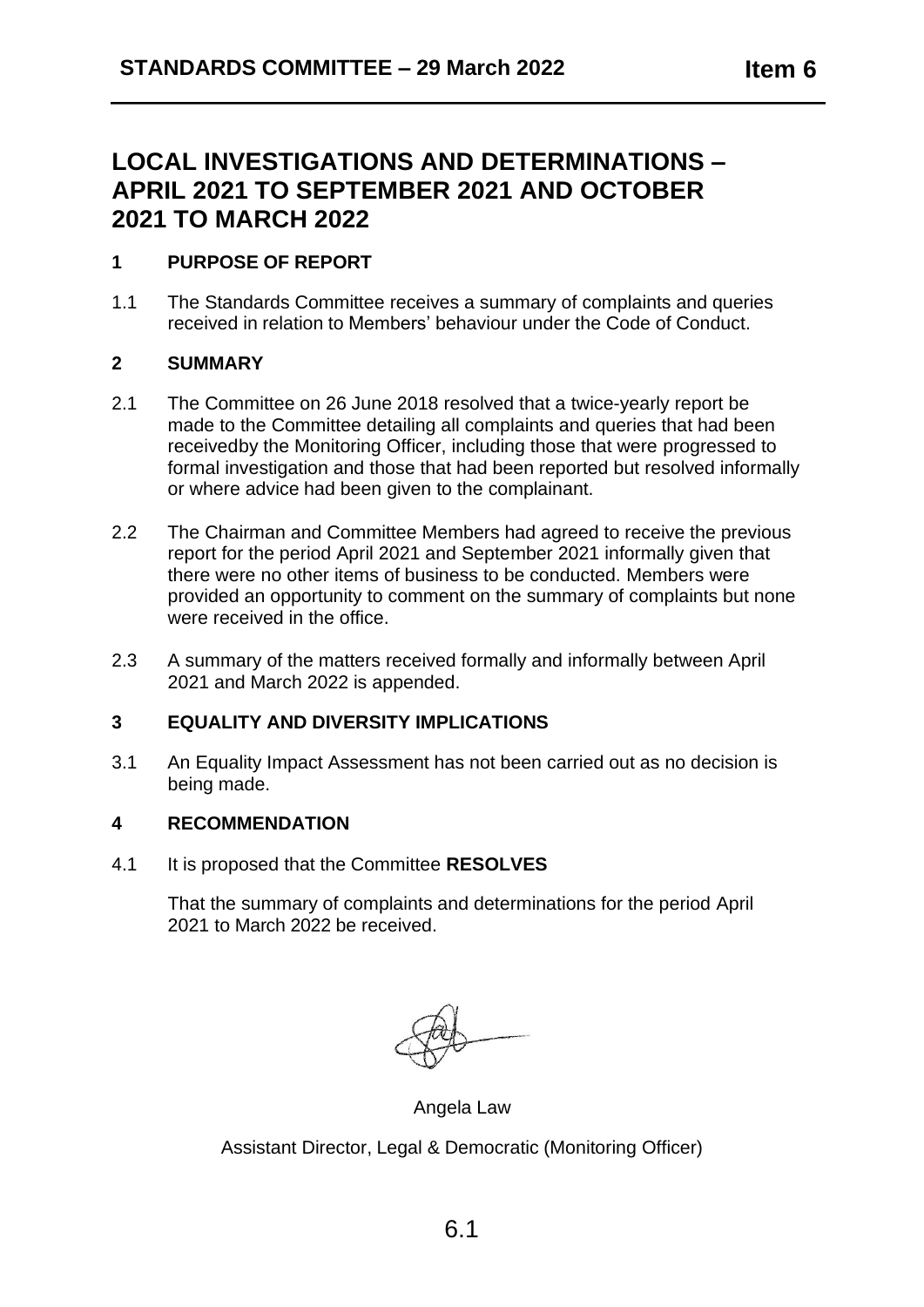### **Background Papers:-**

None

**2021**

For further information please contact Angela Law, Assistant Director, Legal & Democratic/Monitoring Officer on:-

Phone: 01702 318131<br>Email: angela.law@rd [angela.law@rochford.gov.uk](mailto:angela.law@rochford.gov.uk)

If you would like this report in large print, Braille or another language please contact 01702 318111.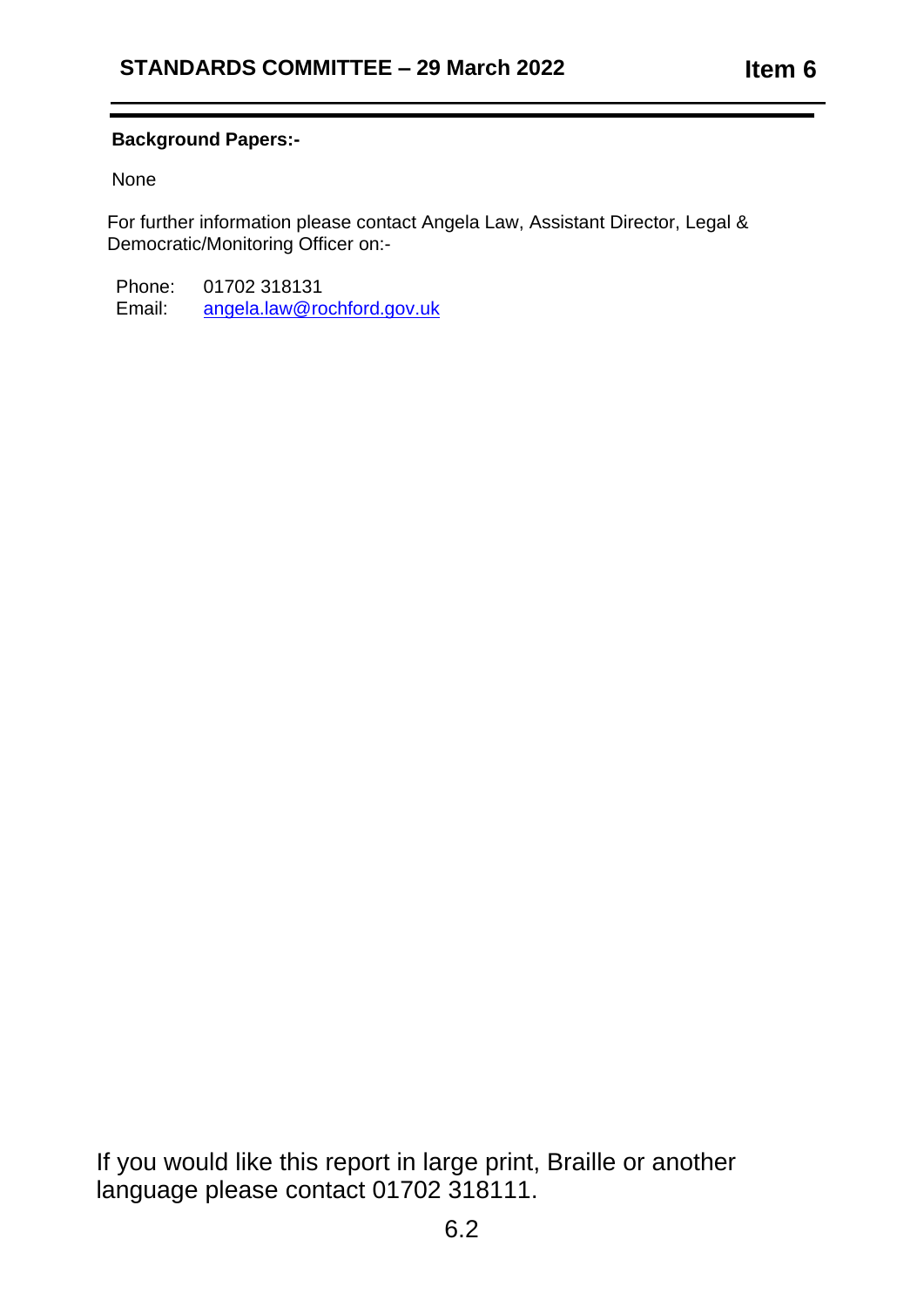# **ROCHFORD DISTRICT COUNCIL STANDARDS COMMITTEE STANDARDS COMPLAINTS AND QUERIES**

**April 2021 – March 2022**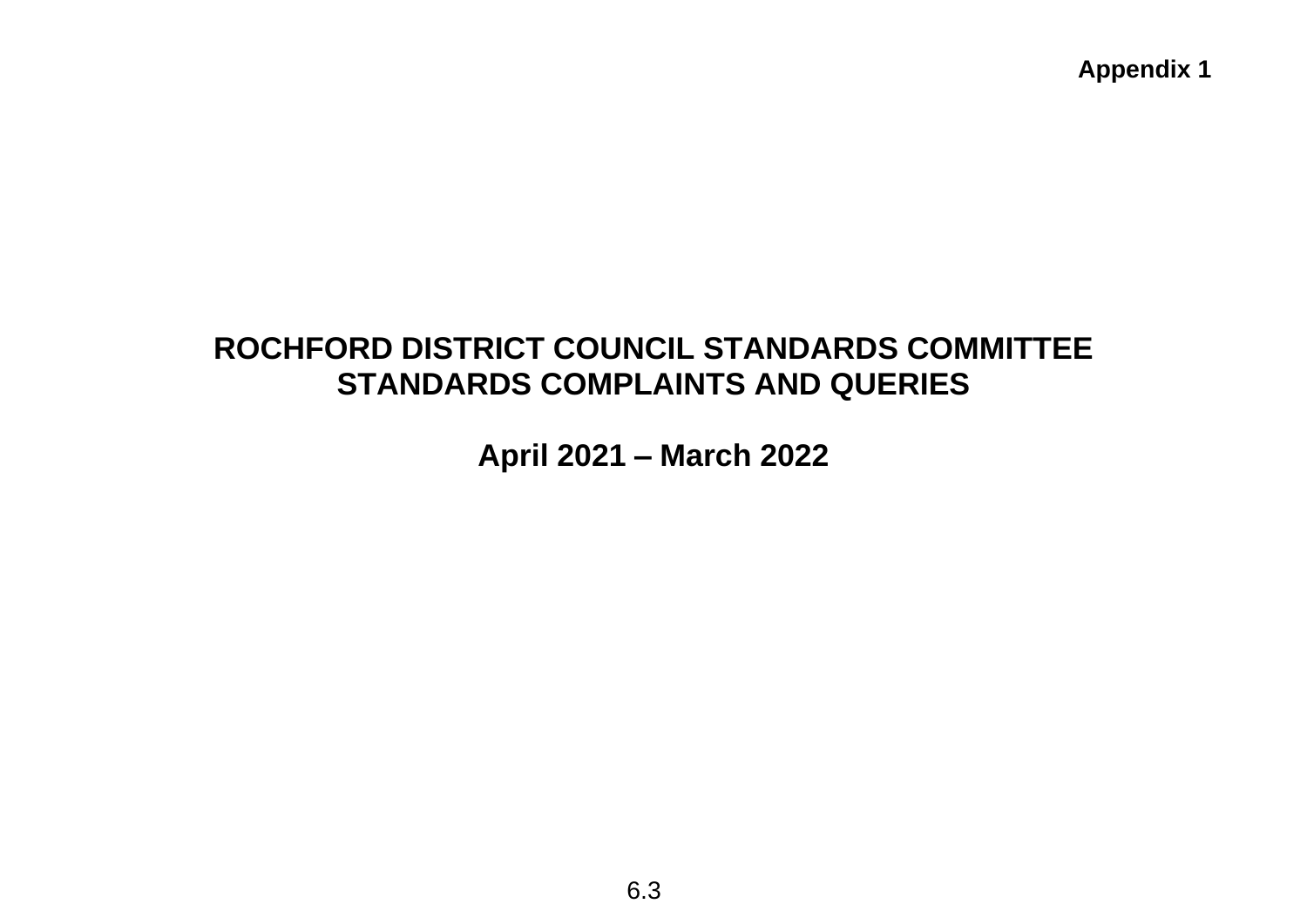| No.          | <b>Complaint</b><br><b>Reference</b> | Date of<br><b>Complaint and</b><br><b>Complainant</b> | <b>Complaint</b><br><b>Against</b><br><b>District/Parish</b><br><b>Councillor</b> | <b>Relevant Section</b><br>of the Code                                                                                                                                                                                                                                      | <b>Details</b>                                                                                                                                | <b>Outcome</b>                                                            |
|--------------|--------------------------------------|-------------------------------------------------------|-----------------------------------------------------------------------------------|-----------------------------------------------------------------------------------------------------------------------------------------------------------------------------------------------------------------------------------------------------------------------------|-----------------------------------------------------------------------------------------------------------------------------------------------|---------------------------------------------------------------------------|
|              | <b>SC0083</b>                        | 25.02.21                                              | <b>District Councillor</b>                                                        | 3. General<br>obligations<br>(1) You must treat<br>others with<br>respect.<br>$(3)(e)$ You must<br>not conduct<br>yourself in a<br>manner which<br>could be<br>reasonably<br>regarded as<br>bringing your<br>Authority into<br>disrepute.<br>4. Confidential<br>information | Allegations of breach of<br>confidentiality, disrespect and<br>bringing council into disrepute<br>following comments made on<br>social media. | No further action<br>due to no breach<br>of the Code being<br>identified. |
| $\mathbf{2}$ | <b>SC0084</b>                        | 26.02.21                                              | <b>District Councillor</b>                                                        | 3. General<br>obligations                                                                                                                                                                                                                                                   | Allegations of disrespect and<br>bringing council into disrepute                                                                              | No further action<br>due to no breach                                     |
|              |                                      |                                                       |                                                                                   |                                                                                                                                                                                                                                                                             | following comments made on<br>social media.                                                                                                   | of the Code being<br>identified.                                          |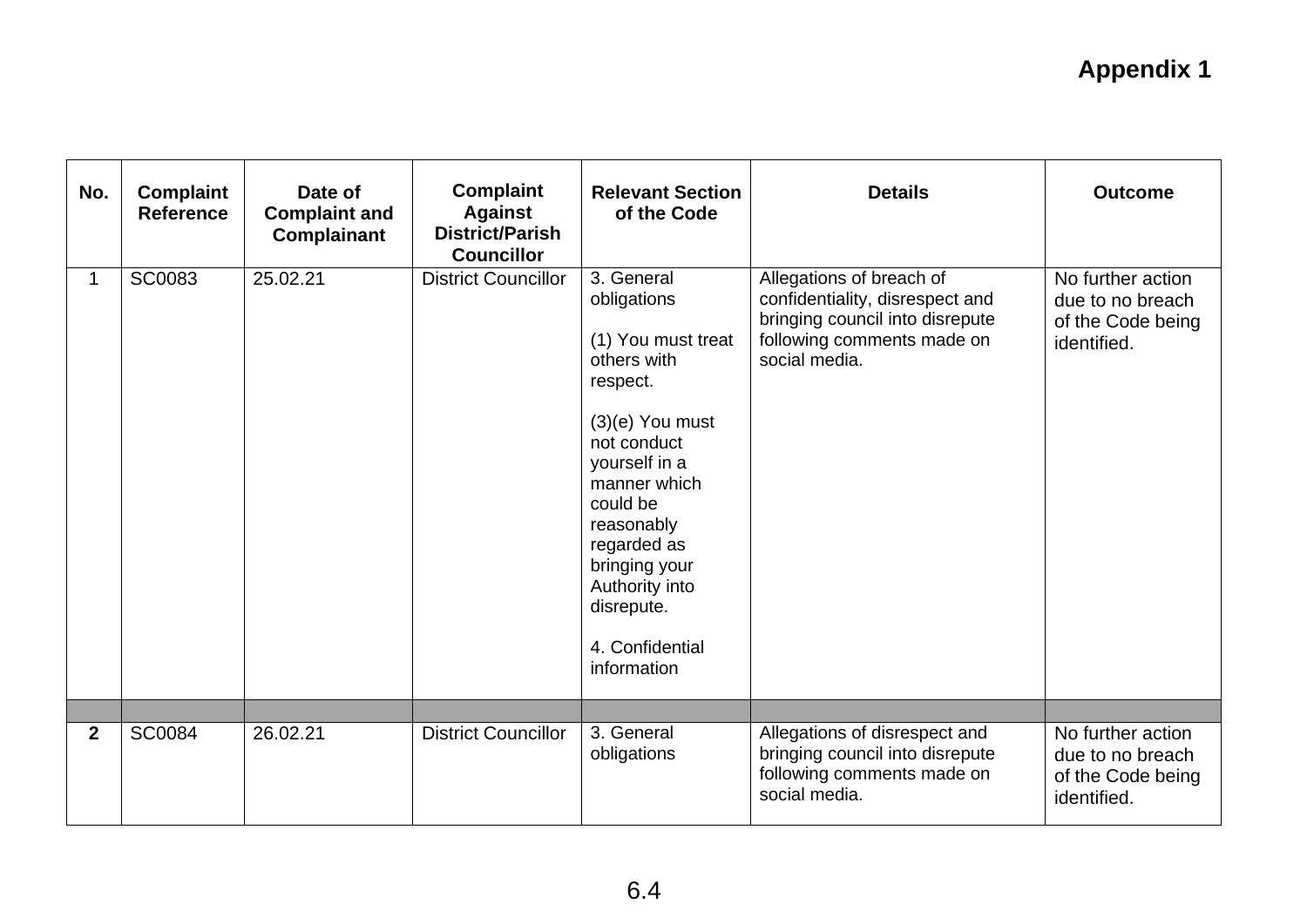|              |               |          |                            | (1) You must treat<br>others with<br>respect.<br>$(3)(e)$ You must<br>not conduct<br>yourself in a<br>manner which<br>could be<br>reasonably<br>regarded as<br>bringing your<br>Authority into<br>disrepute.                                                                   |                                                                                     |                                                                           |
|--------------|---------------|----------|----------------------------|--------------------------------------------------------------------------------------------------------------------------------------------------------------------------------------------------------------------------------------------------------------------------------|-------------------------------------------------------------------------------------|---------------------------------------------------------------------------|
|              |               |          |                            |                                                                                                                                                                                                                                                                                |                                                                                     |                                                                           |
| $\mathbf{3}$ | <b>SC0085</b> | 23.02.21 | <b>District Councillor</b> | 3. General<br>obligations<br>(2) You must<br>uphold the law<br>$(3)(e)$ You must<br>not conduct<br>yourself in a<br>manner which<br>could be<br>reasonably<br>regarded as<br>bringing your<br>Authority into<br>disrepute.<br>5. Conferring an<br>advantage or<br>disadvantage | Allegations following comments<br>made on social media and at a<br>Council meeting. | No further action<br>due to no breach<br>of the Code being<br>identified. |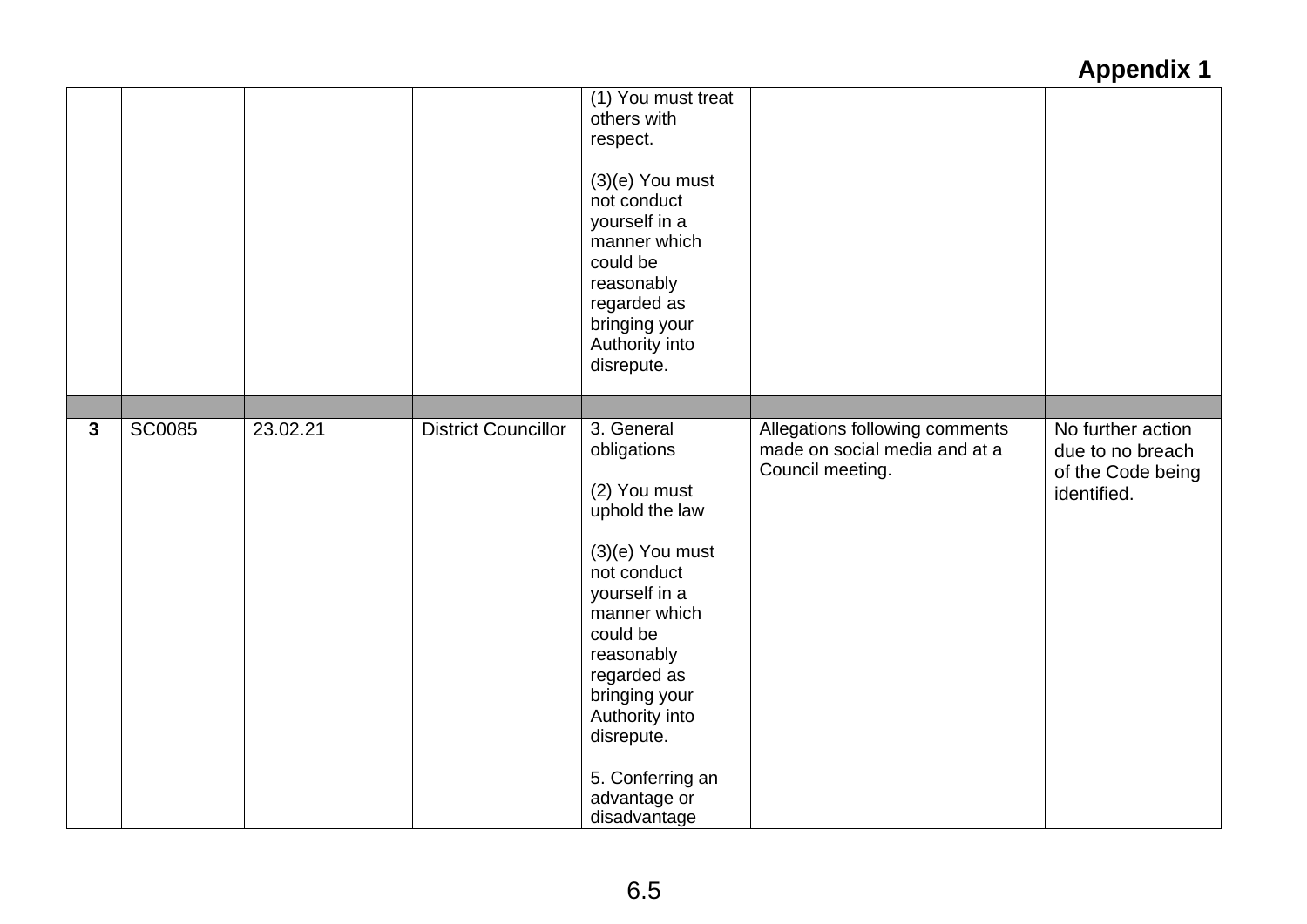|   |               |          |                            | You must (a) not<br>use or attempt to<br>use your position<br>as a Member<br>improperly to<br>confer on or<br>secure for yourself<br>or any other<br>person, an<br>advantage or<br>disadvantage |                                                                   |                                                                                                                                            |
|---|---------------|----------|----------------------------|-------------------------------------------------------------------------------------------------------------------------------------------------------------------------------------------------|-------------------------------------------------------------------|--------------------------------------------------------------------------------------------------------------------------------------------|
|   |               |          |                            |                                                                                                                                                                                                 |                                                                   |                                                                                                                                            |
| 4 | <b>SC0086</b> | 22.06.21 | <b>Parish Councillor</b>   | 3. General<br>obligations<br>(1) You must treat<br>others with<br>respect.                                                                                                                      | Complaint against councillor for<br>bullying behaviour            | Complaint does not,<br>on the balance of<br>probabilities,<br>breach the Code<br>and therefore, does<br>not warrant any<br>further action. |
|   |               |          |                            |                                                                                                                                                                                                 |                                                                   |                                                                                                                                            |
| 5 | <b>SC0087</b> | 28.06.21 | <b>District Councillor</b> | 3. General<br>obligations<br>(1) You must treat<br>others with<br>respect.                                                                                                                      | Complaint against a councillor for<br>their views on Social Media | No breach under<br>Code as views<br>expressed were<br>personal and not<br>within the<br>Council's remit                                    |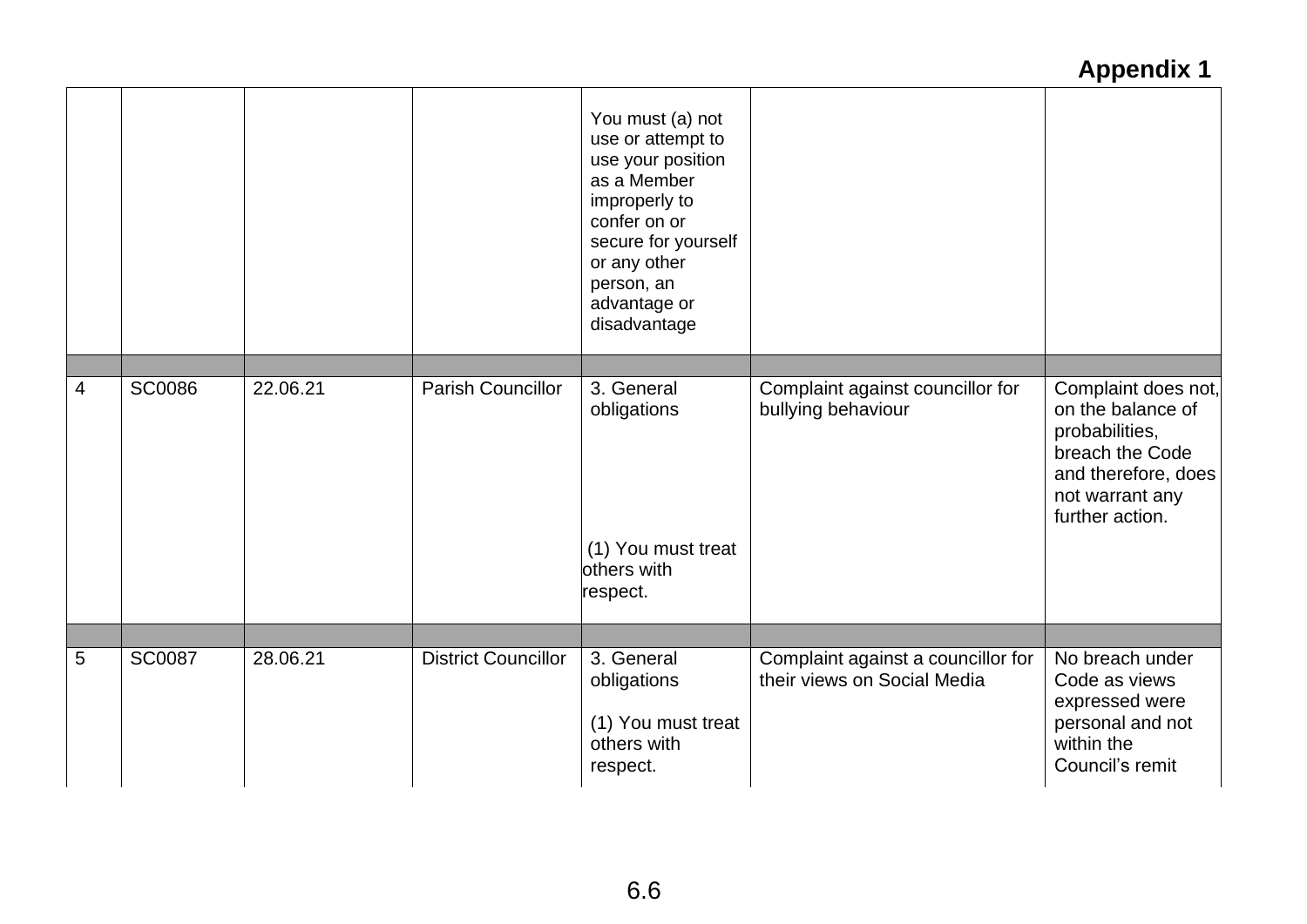|   |               |          |                         | $(3)(e)$ You must<br>not conduct<br>yourself in a<br>manner which<br>could be<br>reasonably |                                                      |                                                                                                                                            |
|---|---------------|----------|-------------------------|---------------------------------------------------------------------------------------------|------------------------------------------------------|--------------------------------------------------------------------------------------------------------------------------------------------|
|   |               |          |                         | regarded as<br>bringing your<br>Authority into<br>disrepute.                                |                                                      |                                                                                                                                            |
|   |               |          |                         |                                                                                             |                                                      |                                                                                                                                            |
| 6 | <b>SC0088</b> | 25.08.21 | <b>District Council</b> | 3. General<br>obligations                                                                   | Complaint about the Members<br>behaviour and manner. | Complaint does not,<br>on the balance of<br>probabilities,<br>breach the Code<br>and therefore, does<br>not warrant any<br>further action. |
|   |               |          |                         | (1) You must treat<br>others with<br>respect.                                               |                                                      |                                                                                                                                            |